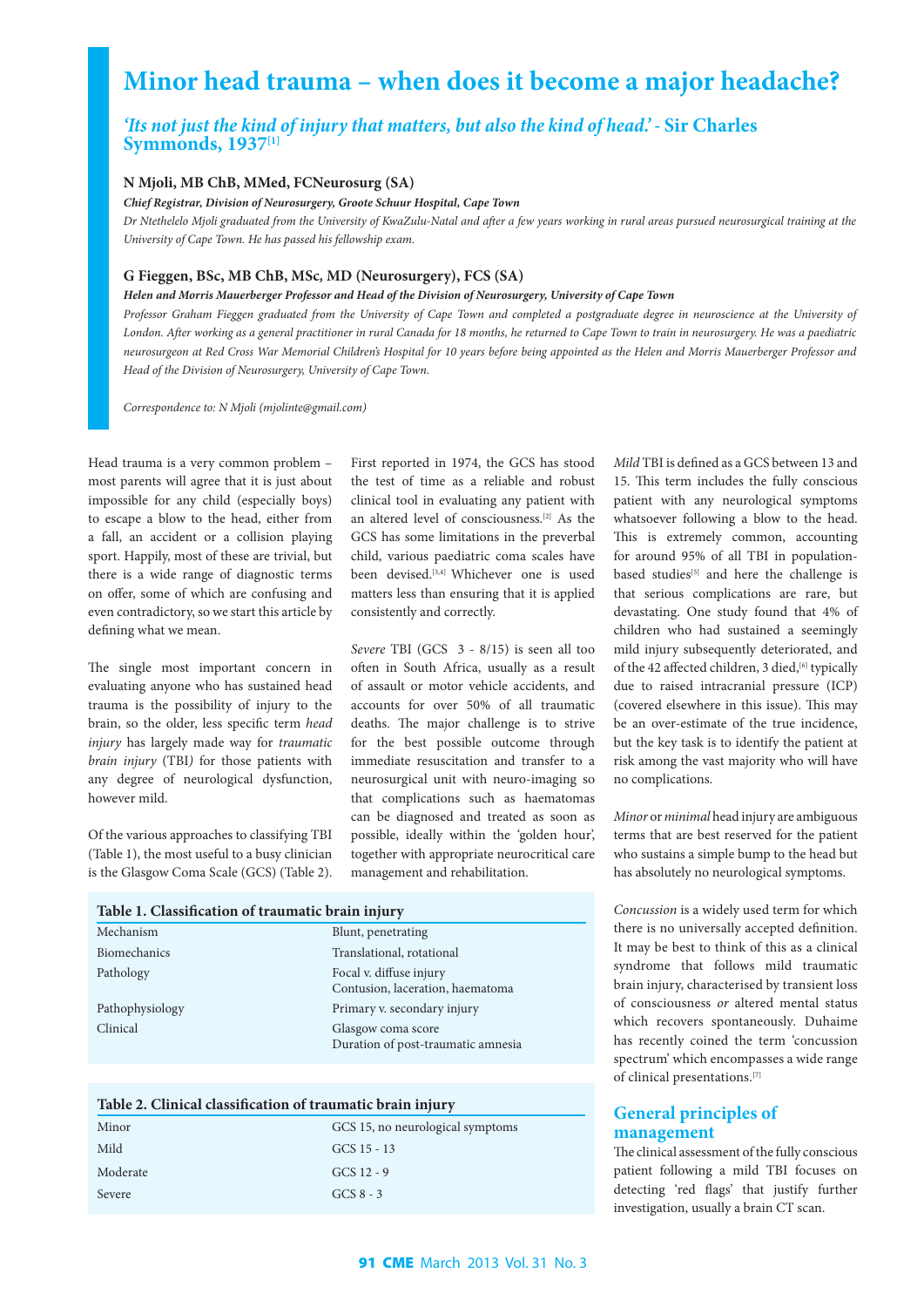As always, it is important to start with a careful history – many patients will have amnesia for the actual event, but there is often a witness who can describe exactly what happened. Key features to ask about include:

- mechanism of injury identifying highrisk scenarios such as motor vehicle accidents, falls >1 m or penetrating injury
- region of impact especially occipital or temporal
- alteration in level of consciousness note duration of loss of consciousness and duration of post-traumatic amnesia
- associated symptoms vomiting, weakness, seizures
- other injuries
- past medical history identifying risk factors such as anticoagulant use or previous neurosurgery.

Examination should include vital signs, GCS and duration of post-traumatic amnesia, [8] general and neurological examination with specific evaluation of:

- signs of raised intracranial pressure (don't forget the fontanelle in a young infant)
- scalp for haematomas, lacerations and evidence of a calvarial fracture
- signs of base of skull fracture (CSF otorrhoea/rhinorrhoea, haemotympanum/ Battle's sign or raccoon eyes)
- cervical spine.

A helpful approach is to classify the patient as low risk, medium risk or high risk on the basis of these clinical findings, which helps to guide further management, particularly with regard to imaging (Table 3).<sup>[9]</sup> The majority of patients are low risk, do not require any further investigation and can be discharged home in the care of a relative or friend, with a head injury form.

There have been numerous attempts to develop and prospectively evaluate specific clinical rules for children undergoing a CT scan. A recent systematic review found that the pediatric emergency care applied research network (PECARN) rule was the most consistent, but would result in an unacceptably high rate of CT scans and concluded that NICE guidelines based on the children's head injury algorithm for the prediction of clinical events (CHALICE) rule were clinically the most useful.[10]

# **The role of skull X-rays is very controversial.**

None of these has proven to be uniformly applicable across different communities, so common sense must prevail. Obvious indications for an urgent CT scan include:

- depressed or deteriorating level of consciousness
- other evidence of raised intracranial pressure
- focal neurological signs
- penetrating injury (no matter how trivial the entry wound).

Further indications may include:

- persistent or worsening headache
- repeated vomiting
- seizures
- significant scalp swelling.

Obtaining a CT scan is not always a simple matter:

- expense
- may require transfer to another facility
- sedation may be required for a young child
- radiation exposure (it is important that radiologists take steps to limit the dose)
- remember that a *normal* CT scan does not exclude a brain injury, and an *early* CT scan (<6 hours) may not detect slowly progressing pathology such as a venous extradural haematoma in a young infant.

The role of skull X-rays is very controversial. In most developed countries these have been almost entirely abandoned in the setting of trauma, but in developing countries where access to CT is more limited, there is still a role for obtaining a skull X-ray as long as one remembers that absence of a fracture does *not* exclude a significant injury.[11] It is important to obtain 3 standard views (postero-anterior, lateral and occipito-frontal or Towne's view) and while any fracture may justify referral for CT, the following are mandatory indications:

- posterior fossa fracture
- slot fracture (penetrating injury)
- multiple fractures or suture diastasis in an infant (suggest non-accidental injury).

Three of the commonly encountered scenarios at the primary care level are:

- an infant who has fallen often off a bed or changing table
- an elderly person who has fallen
- an older child or a young adult who has sustained an injury playing sport.

#### **Young infants**

The young infant who has fallen off a bed or a changing table is a very common scenario in any emergency unit (see box). Typically, the child will appear momentarily dazed, pale, vomits and may have an impact seizure. He will then want to sleep, to the chagrin of the caregiver who fears this is the onset of coma. Unless the fall was from a height >1 m, or there is some other complicating factor such as the child striking his head against a sharp corner or suspicion of child abuse (a 'fall' is a common smokescreen), further investigation is seldom warranted. Don't forget to document the head circumference and haemoglobin at the first consultation as changes in either of these parameters may indicate an expanding intracranial haematoma in an infant.

# **Table 3. Clinical grading of mild traumatic brain injury[9]**

| Category           | <b>Clinical features</b>                                                                                                                                        | Recommendation                         |
|--------------------|-----------------------------------------------------------------------------------------------------------------------------------------------------------------|----------------------------------------|
| Low-risk injury    | GCS 15, no loss of consciousness, amnesia, vomiting<br>or diffuse headache                                                                                      | Discharge home with head injury form   |
| Medium-risk injury | GCS 15, one of the above symptoms                                                                                                                               | CT if readily available or skull X-ray |
| High-risk injury   | GCS 13 - 15, neurological signs or fracture on skull<br>X-ray, other risk factors (coagulopathy, previous<br>neurosurgery, use of alcohol or drugs, age $>60$ ) | CT mandatory                           |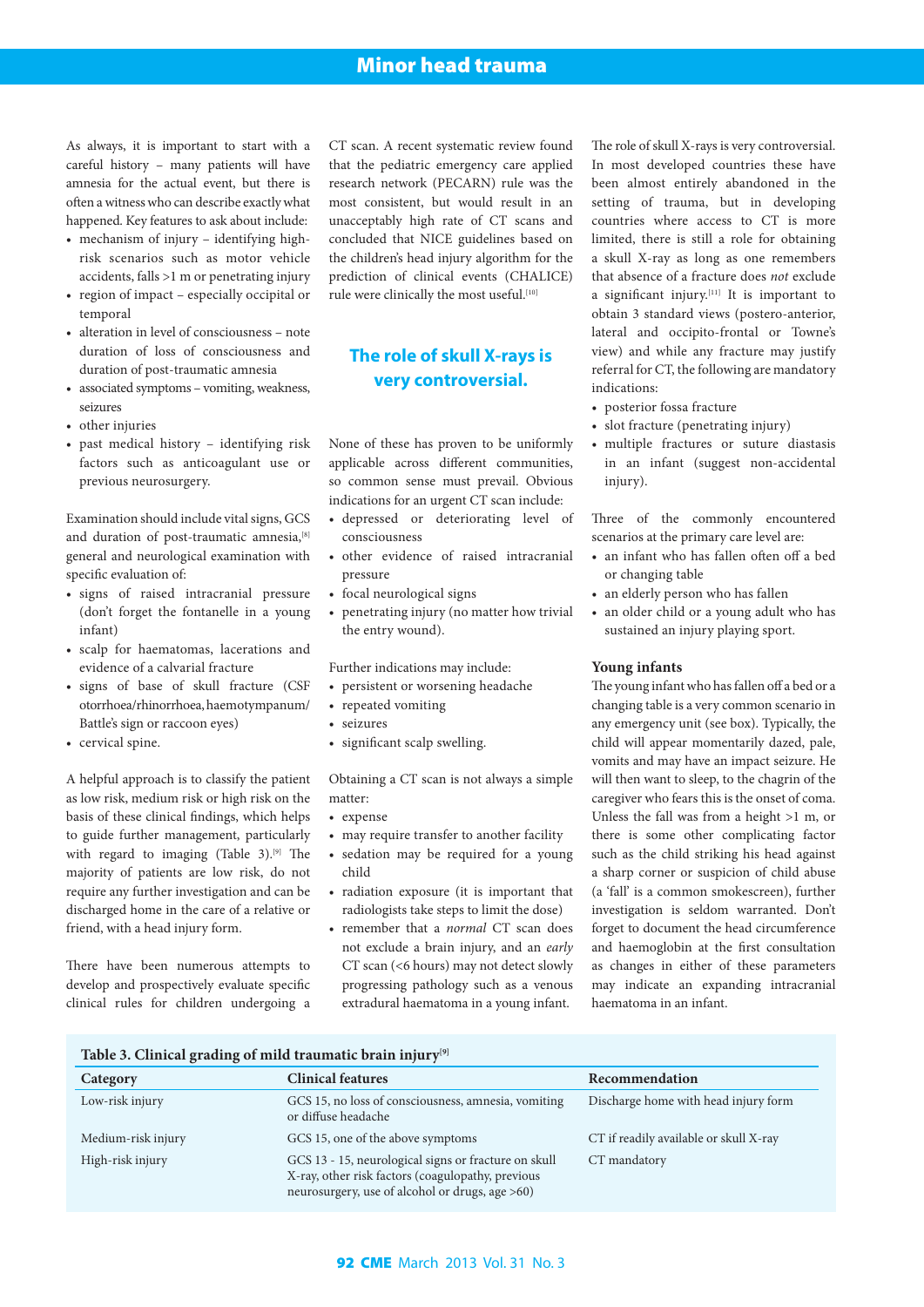## **The elderly**

Most recommendations recognise age >65 years as a factor that increases the risk of complications following mild TBI.[12] The particular concern here is development of a subdural haematoma from tearing of a draining vein. This may not present acutely and may present later with signs of mass effect due to a chronic subdural haematoma.



#### **Clinical scenario**

A 2-month-old infant was brought to the emergency unit with a history of having been sleeping on her mother's chest and rollen off, falling onto a hard floor. On examination 2 hours after the event, GCS was 11/11 with minimal scalp swelling and a soft fontanelle. As she had no other injuries and there was nothing to suggest child abuse, no imaging was considered necessary and she was discharged with a head injury form. The baby was brought back 12 hours later having vomited twice. There were still no signs of raised intracranial pressure but a CT scan was performed. This showed a linear parietal fracture with a small underlying extradural haematoma and an associated scalp haematoma (arrow).

The haematoma did not require evacuation and the infant was admitted for 48 hours of neurological observation, during which time she was asymptomatic, the fontanelle remained soft and a cranial ultrasound showed no evidence of mass effect. She was discharged to return to the neurosurgical OPD in a week and then again in 3 months to exclude a growing skull fracture.

#### **Sports-related mild TBI**

This typically involves older children and young adults; more attention has been paid to this entity in recent years as a result of:

- greater recognition due to an evolving understanding of pathophysiology
- the need for clear guidelines concerning return-to-play
- increasing concern about potential for serious adverse outcomes, both in the short term and long term (chronic traumatic encephalopathy)
- similarities between this clinical entity and blast-related injury in soldiers.<sup>[13]</sup>

The term 'concussion' is used so frequently in relation to sports-related mild TBI that it is almost synonymous with the condition. The three international conferences on Concussion in Sport, held in Vienna (2001), Prague (2004) and Zurich (2009), have been helpful in determining a consensus approach to defining, evaluating, investigating and managing this condition.<sup>[14]</sup>

The Zurich meeting defined concussion as 'a complex pathophysiological process affecting the brain, induced by traumatic biomechanical forces' which typically has the following features:[14]

- caused by a direct blow to the head or elsewhere on the body with an 'impulsive' force transmitted to the head
- results in rapid onset of short-lived neurological impairment that resolves spontaneously
- clinical symptoms *may* or *may not* involve loss of consciousness.

### **Clinical features**

A wide range of symptoms have been attributed to sport-related concussion; these may be categorised as somatic, emotional/ behavioural or cognitive. Patients can be symptomatic instantly or symptoms can be delayed by several minutes to hours post impact.

#### *Headache*

This is the most commonly reported symptom, either cluster headaches, tension headaches, migraines or cervicogenic (whiplash association) and may persist for several days post injury.

#### *Amnesia*

Amnesia may be retrograde (events prior to injury) or anterograde (events following injury). The duration of amnesia is determined as the time between the injury and return of continuous functional memory.

#### *Dizziness*

Dizziness is the second most common presentation of concussion and is usually associated with vertigo, diplopia and nausea.

#### *Tinnitus and hearing impairment*

This may present acutely or in a delayed fashion and, although the audiogram is often normal, auditory evoked response will be abnormal.

#### *Other*

Diplopia and visual blurring occurs in 10% of patients. Anosmia occurs as a result of shearing of the olfactory nerves through the cribiform plate. Low amplitude tremor may affect the upper extremities and up to 10% of patients may have a seizure following TBI (often a so-called 'impact seizure' which does not require anticonvulsants). Neck and back pain is usually associated with paraesthesia of the upper and lower limbs and there may be associated abnormal motor, sensory and tendon reflexes.

#### *Depression and emotional lability*

Patients experience a decline in their ability to perform daily activities due to irritability, fatigue and detachment and sleep disorder.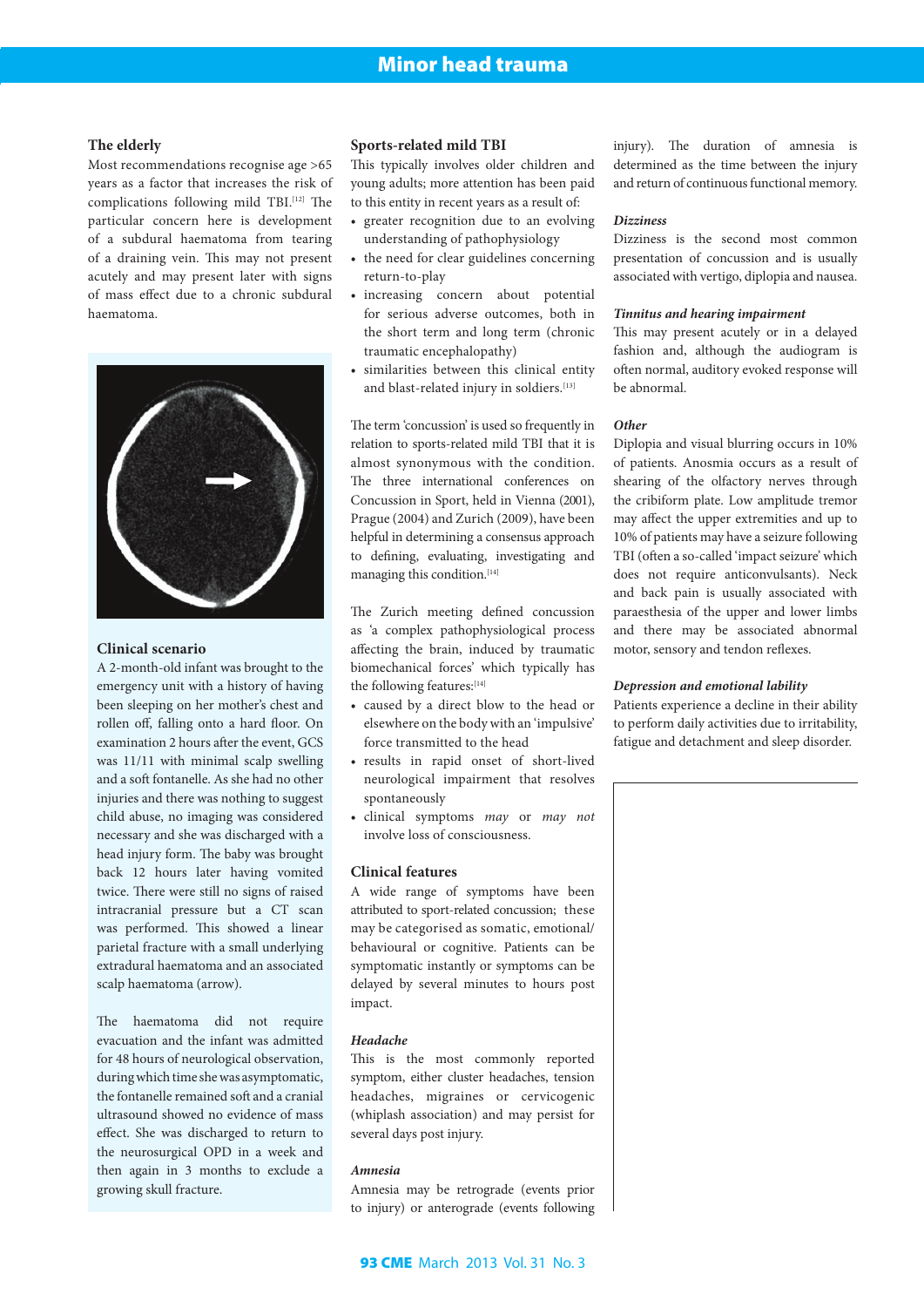#### *Cognitive*

The athlete may exhibit poor memory, reduced reaction time and poor attention span.

The Sports Concussion Assessment Tool (SCAT-2) has been developed to assist on-field personnel assess the injured athlete; this useful and freely available tool encompasses the symptoms listed above and simple tests of memory and balance.<sup>[14]</sup> Neuropsychological assessment may be helpful in assessing the cognitive sequelae of concussion and guiding further management.

#### **Management**

Although advanced neuro-imaging provides intriguing insight into the pathophysiology of concussion, <a>[15]</a> routine imaging plays no role in the diagnosis of concussion but is mandatory if any of the indications discussed above are present.

The focus of attention is usually on when the injured athlete can return to play. A sensible recommendation is that the player who has sustained a concussion should *not* be allowed back on the field for the same match. Note that one who has had a previous concussion has a 4-fold increase in risk for another.[16]

#### Table 4. Six stages of a graduated return-to-play protocol<sup>[14]</sup>

| <b>Stage</b>   | Activity                                                          |
|----------------|-------------------------------------------------------------------|
|                | No activity                                                       |
| 2              | Light aerobic exercise, goal <70% of maximum predicted heart rate |
| 3              | Exercise drills specific to sport, non-contact                    |
| $\overline{4}$ | Training drills specific to sport, non-contact                    |
| 5              | Full-contact training practice                                    |
| 6              | Return to play                                                    |
|                |                                                                   |

#### **Table 5. When does minor head trauma become a major problem?**

- When it is not a minor injury red flags
- When complications ensue delayed deterioration
- When things are not as they seem child abuse
- When the timing is poor remote location, sport

Patients need a period of complete rest before they may be allowed any form of exercise. Cognitive rest to visual stimulation (i.e. no texting on cellphone, no use of computers, minimal or no television) and auditory stimulation (i.e. a quiet room is preferable with no radio or music) is required. Patients should be discouraged from reading books or doing homework (compliance with this may be easily achieved!). This period of rest should be spent at home or in their rooms and they should also keep away from situations that can be emotionally stressful. This rest period has been found to be effective even when applied to a delayed presentation.<sup>[17]</sup> Once a patient is asymptomatic at rest, a graded exercise tolerance regimen should be followed (Table 4).

The younger age group, especially teenagers, take longer to recover than professional athletes, who are reported to recover within 2 days on average and are often back to baseline within 1 week, while teenagers can take between 7 and 14 days. Symptoms are expected to have resolved by 3 weeks for all ages.

#### **Complications**

Post-concussion symptoms can take up to 3 months before complete resolution. One of the main reasons for concern with regard to timing of return to play is the *second impact syndrome*, a rare but devastating complication reported in patients that experience a second impact before they have fully recovered from the first concussion.<sup>[18]</sup> Following concussion, there is a period when the brain is vulnerable to a second insult,

where dysregulation of cerebral blood supply may lead to vascular engorgement, brain herniation, coma and permanent brain damage. Most of the cases reported in the literature have been teenagers and this syndrome is not only limited to athletes.

The long-term consequences of multiple head injuries have been known since the recognition of 'punch-drunk syndrome' or 'dementia pugilistica' in professional boxers in the 1920s.<sup>[19]</sup> Patients manifest impairment in cognition, mood, behaviour and motor skills. More recently this condition, now termed *chronic traumatic encephalopathy*, has been found to be due to progressive neuronal dysfunction and death with neuropathological features similar to neurodegenerative diseases.[19]

# **Prevention**

Protective equipment may help to reduce the incidence of concussion, but has also been known to increase risk-taking behaviour. In teenage players, increasing skills rather than competitiveness may help lower the incidence of concussions.

Educational programmes are necessary to increase awareness among the general public, parents of athletes and coaches, so they are able to identify at-risk athletes. This was demonstrated by the 'Heads Up' awareness programme in the USA that was aimed at educating coaches.[20] Coaches were empowered to advise their players to rest and to counsel parents on the risks of keeping players who have not fully recovered on the field.